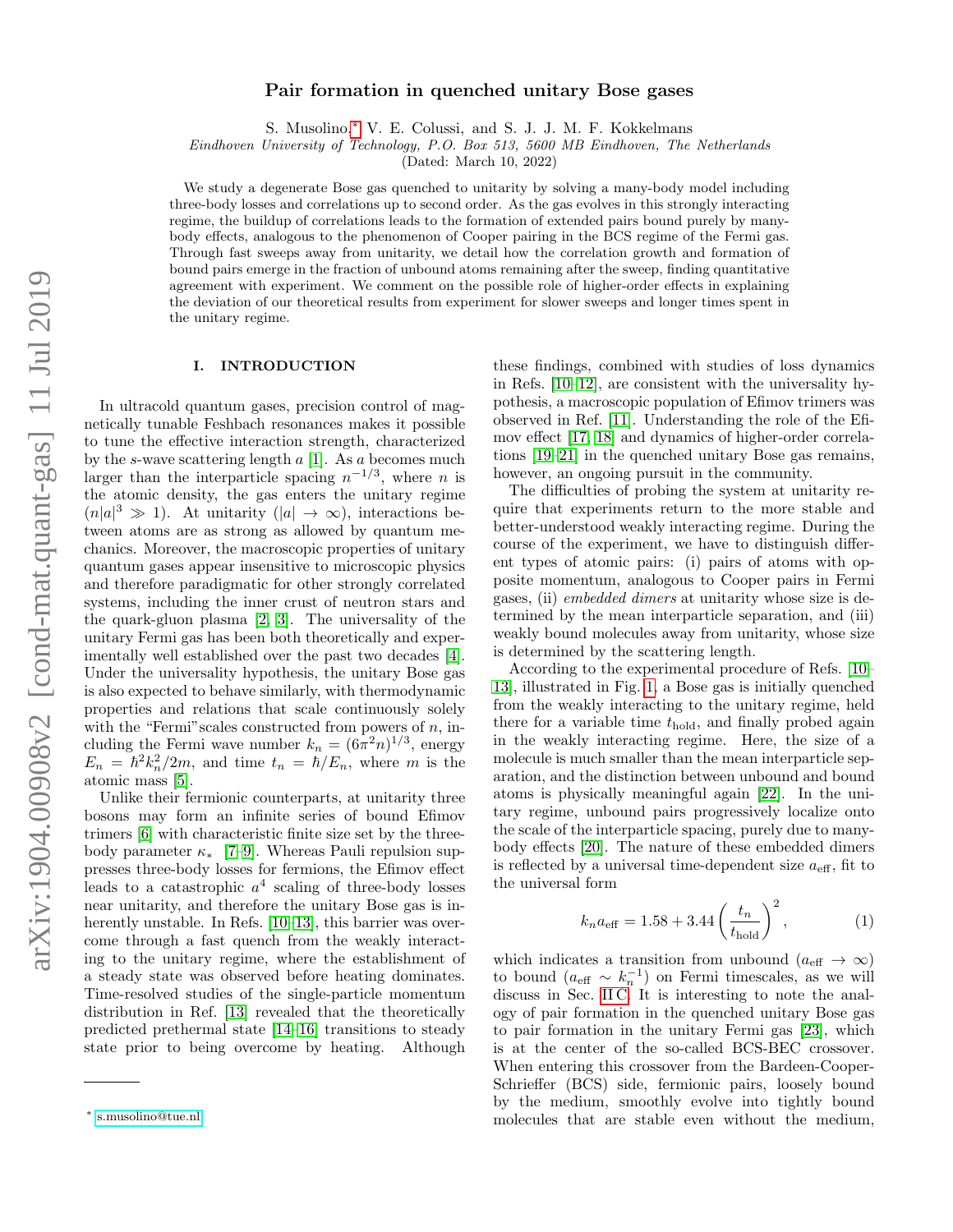

<span id="page-1-0"></span>FIG. 1. Schematic representation of the experimental pro-FIG. 1. Schematic representation of the experimental protocol used in Refs.  $[10-13]$  $[10-13]$ . First, the magnetic field  $\overrightarrow{B}$  is ramped suddenly towards the resonant value  $B_0$ , taking the system from the weakly interacting  $(na^3 < 1)$  to the unitary regime  $na^3 \geq 1$  (shaded region). In the second stage, the system evolves at unitarity for a variable time  $t_{\text{hold}}$ . In the third and final step, the system is ramped back from unitar-with a different ramp rate (proportional to the slope of line 3) with a different ramp rate (proportional to the slope of life 3)<br>away from resonance and returns back to the weakly interacting regime where measurements are made and weakly bound molecules can be found. Inset: Feshbach resonance with the scattering length  $a$  as a function of  $B$  during the sequence represented in the main figure. third and final step, the system is ramped back from unitarity

changes from attractive to repulsive [4]. For [th](#page-8-3)ese experiments, a very successful technique was employed utilizing fast magnetic field sweeps to effectively project the fermionic pairs onto molecules throughout the whole when passing through to the Bose-Einstein condensation (BEC) side, while the effective atomic interaction crossover regime [\[24](#page-8-21)[–29\]](#page-8-22).

 $\frac{1}{2}$  roless crossover regnine  $\frac{1}{2}$  and  $\frac{1}{2}$ . In this work, we quench an initially pure bose condensate to unitarity and track the resultant dynamics up to sate to dimitally and that the resultant dynamics up to the level of two-body correlations, while including univer- $\frac{1}{\sqrt{2}}$ the final step shown in Fig. [1](#page-1-0) by a fast-sweep projection technique in the spirit of Ref.  $[26]$ , count the number of remaning unbound atoms, and compare quantitatively<br>our results with the experimental findings of Ref. [\[12\]](#page-8-12). Unlike in the experiment, in our model, we are able to distinguish between three-body losses and formation of molecules when determining the number of remaining unbound atoms. Through this ability, we estimate the universal three-body loss-rate coefficient by refitting the exsal three-body losses phenomenologically. We then model remaining unbound atoms, and compare quantitatively perimental data of Ref. [\[12\]](#page-8-12). We also compare the predictions of our model for the number of unbound atoms with the results of that work, finding generally good agreement for fast ramp rates and for slower ramp rates at earlier times  $(t_{hold} \lesssim 0.5t_n)$ . As correlations grow and the condensate becomes increasingly depleted for longer times spent in the unitary regime, we highlight the dominant contribution of the embedded dimers in the number of unbound atoms detected after fast-sweep projection

away from unitarity.

The organization of this work is as follows. In Sec. [II,](#page-1-1) we outline our many-body model (Sec. [II A\)](#page-1-2), adapt the technique of fast-sweep projection from Ref. [\[26\]](#page-8-23) (Sec. [II B\)](#page-2-0) for Bose gases, and develop the theory of bound pairs in the unitary regime discussed in Ref. [\[20\]](#page-8-19) (Sec. [II C\)](#page-3-0). In Sec. [III,](#page-4-0) three-body losses are introduced phenomenologically into our many-body model, and in Sec. [IV,](#page-5-0) we discuss the results of our model and compare them with the experimental findings of Ref. [\[12\]](#page-8-12). We conclude in Sec. [V](#page-7-0) and comment on prospects for future study.

#### <span id="page-1-1"></span>II. MODEL

#### <span id="page-1-2"></span>A. Many-body equations

We model a uniform gas of identical spinless bosons interacting via pairwise interactions described by the single-channel many-body Hamiltonian

$$
\hat{H} = \sum_{\mathbf{k}} \frac{\hbar^2 k^2}{2m} \hat{a}_{\mathbf{k}}^\dagger \hat{a}_{\mathbf{k}} + \sum_{\mathbf{k}, \mathbf{k}', \mathbf{q}} V_{\mathbf{k}, \mathbf{k}', \mathbf{q}} \hat{a}_{\mathbf{k}+\mathbf{q}}^\dagger \hat{a}_{\mathbf{k}'-\mathbf{q}}^\dagger \hat{a}_{\mathbf{k}'} \hat{a}_{\mathbf{k}}, \tag{2}
$$

where  $V_{\mathbf{k},\mathbf{k}',\mathbf{q}} = (g/2)\zeta(\mathbf{k}-\mathbf{k}'+2\mathbf{q})\zeta^*(\mathbf{k}-\mathbf{k}')$  is a non local separable potential with interaction strength  $g$ , stepfunction form factor  $\zeta(\mathbf{k}) = \theta(\Lambda - |\mathbf{k}|/2)$ , and finite cutoff Λ, giving rise to a finite-range interaction both in momentum and position space. This model is suitable for describing open-channel dominated Feshbach resonances, which includes all degenerate unitary Bose gas experiments to date [\[10–](#page-8-8)[13,](#page-8-9) [30\]](#page-8-24). To fix the free parameters of the separable potential, we first set the strength of the potential,  $g = U_0 \Gamma$ , where  $U_0 = 4\pi \hbar^2 a/m$  and  $\Gamma = (1 - 2a\Lambda/\pi)^{-1}$ , to reproduce the exact two-body T matrix in the zero-energy limit [\[20,](#page-8-19) [31\]](#page-8-25). To fix  $\Lambda$ , we fol-low Ref. [\[20\]](#page-8-19) and set  $\Lambda = 2/\pi \bar{a}$  to obtain finite-range corrections to the binding energy of the Feshbach molecule  $E_{\rm b} \simeq -\hbar^2/m(a-\bar{a})^2$ , valid only to first order in  $1/\Lambda a$ , and where  $\bar{a} = 0.955 r_{\text{vdW}}$  is the mean scattering length that depends on the van der Waals length  $r_{\text{vdW}}$ , for a particular atomic species [\[1\]](#page-8-0). Consequently, at unitarity we obtain a finite interaction strength  $g = -\pi^3 \hbar^2 \bar{a}/m$  for  $a \rightarrow \infty$ .

To model the condensate and excitations, we make the Bogoliubov approximation [\[32\]](#page-8-26) and decompose the operator  $\hat{a}_{\mathbf{k}} = \psi_{\mathbf{k}} + \delta \hat{a}_{\mathbf{k}}$  with  $\langle \delta \hat{a}_{\mathbf{k}} \rangle = 0$ . We assume that only the atomic condensate is macroscopically occupied so that  $\langle \hat{a}_{\mathbf{k}} \rangle = \psi_0 \delta_{\mathbf{k},0}$  and consider only fluctuations of the excitations. These assumptions are valid provided the excited modes are not macroscopically occupied. Furthermore, we build our many-body theory from the cumulant expansion [\[19,](#page-8-16) [20\]](#page-8-19), which separates clusters of correlated particles within an interacting manybody system. Here, we consider only up to second-order clusters (correlations), described by the condensate wave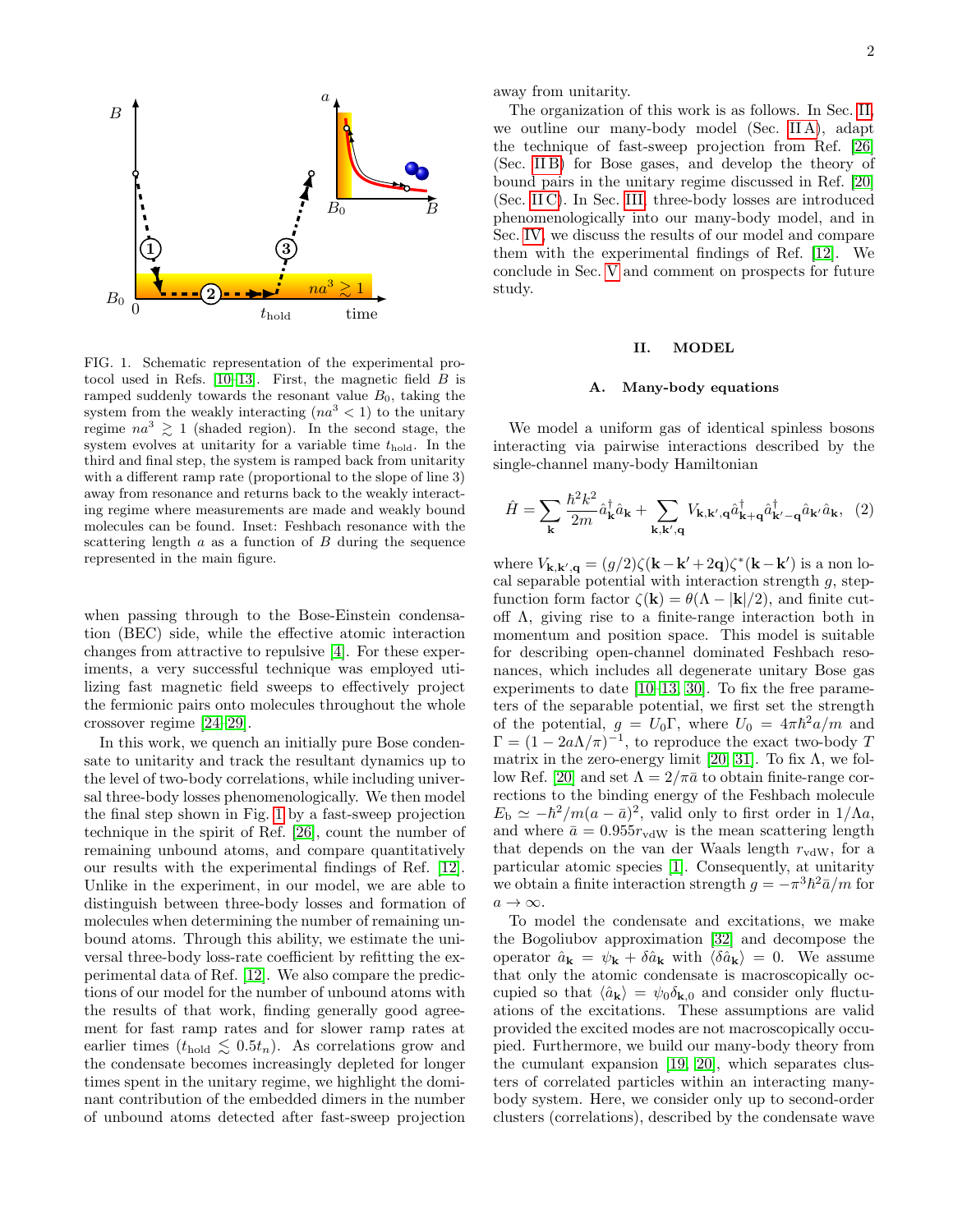function  $\psi_0$  and the one-body  $\rho_{\mathbf{k}} \equiv \langle \hat{a}_{\mathbf{k}}^{\dagger} \hat{a}_{\mathbf{k}} \rangle$  and pairing  $\kappa_{\mathbf{k}} \equiv \langle \hat{a}_{-\mathbf{k}} \hat{a}_{\mathbf{k}} \rangle$  density matrices for excitations [\[33\]](#page-8-27).

We derive the Hartree-Fock Bogoliubov (HFB) equations [\[33\]](#page-8-27) from the Heisenberg equation of motion for one or two  $\hat{a}$ -operator products and evaluate the expectation values in cumulant expansion, neglecting clusters of three or more particles. Summarily, if  $\mathcal O$  is a specific operator, using  $i\hbar \langle d\hat{\mathcal{O}}/dt \rangle = \langle [\hat{\mathcal{O}}, \hat{H}] \rangle$  one has

<span id="page-2-1"></span>
$$
i\hbar\dot{\psi}_0 = g\left(|\zeta(0)|^2|\psi_0|^2 + 2\sum_{\mathbf{k}\neq 0}|\zeta(\mathbf{k})|^2\rho_{\mathbf{k}}\right)\psi_0
$$

$$
+ g\psi_0^* \sum_{\mathbf{k}\neq 0} \zeta(0)\zeta^*(2\mathbf{k})\kappa_{\mathbf{k}},
$$
(3)

$$
\hbar \dot{\rho}_{\mathbf{k}} = 2\mathrm{Im}\left[\Delta_{\mathbf{k}} \kappa_{\mathbf{k}}^*\right],\tag{4}
$$

$$
i\hbar \dot{\kappa}_{\mathbf{k}} = 2h_{\mathbf{k}}\kappa_{\mathbf{k}} + (1 + 2\rho_{\mathbf{k}})\,\Delta_{\mathbf{k}},\tag{5}
$$

where

$$
h_{\mathbf{k}} = \frac{\hbar^2 k^2}{2m} + 2g \left( |\zeta(\mathbf{k})|^2 |\psi_0|^2 + \sum_{\mathbf{q} \neq 0} |\zeta(\mathbf{k} - \mathbf{q})|^2 \rho_{\mathbf{q}} \right) \tag{6}
$$

and

$$
\Delta_{\mathbf{k}} = g\zeta(2\mathbf{k}) \left( \zeta^*(0)\psi_0^2 + \sum_{\mathbf{q}\neq 0} \zeta^*(2\mathbf{q})\kappa_{\mathbf{q}} \right) \tag{7}
$$

are the Hartree-Fock Hamiltonian and the pairing field, respectively [\[33\]](#page-8-27). The HFB theory results in a mean-field description, typically suitable for the weakly interacting regime where  $n|a|^3 \ll 1$ . However, here we formulate a finite-range HFB theory, which yields a finite mean-field energy g at unitarity, as discussed above. We argue that this theory is applicable for strong interactions since  $g$ remains small respect to  $E_n$ , or equivalently  $nr_{\text{vdW}}^3 \ll 1$ . Note that this condition is well satisfied for all experiments in the unitary regime to date  $(nr_{\text{vdW}}^3 < 10^{-5})$  [\[10–](#page-8-8) [13,](#page-8-9) [20,](#page-8-19) [34\]](#page-8-28).

To simulate the first two steps of the experimental sequence illustrated in Fig. [1,](#page-1-0) Eqs. [\(3\)](#page-2-1)-[\(5\)](#page-2-1) are solved at fixed initial density  $n_{\text{in}} = N_{\text{in}}/V$ , where  $N_{\text{in}} \equiv N(t=0)$ with total atom number  $N(t)$  in a volume V [\[35\]](#page-8-29). In particular, we consider experiments done in a box-trap, modelled as a uniform system [\[36\]](#page-8-30). We begin at  $t = 0$ from a pure condensate with  $|\psi_0|^2 = n_{\text{in}}$ . The scattering length is then ramped over 2  $\mu$ s to unitarity, where the system evolves for a varying amount of time,  $t_{hold}$ . As the gas evolves at unitarity and in the absence of losses, the condensate fraction becomes depleted as correlated pair excitations are generated and counted by  $\rho_{\mathbf{k}}$  as studied in Ref. [\[15\]](#page-8-31). We expect that the increase of  $\rho_{\mathbf{k}}$  beyond unity makes higher-order cumulants strongly driven and their inclusion in the model cannot be justified. Therefore, fol-lowing Ref. [\[20\]](#page-8-19), we restrict our analysis to  $t \leq 2t_n$  where  $\rho_{\mathbf{k}}$  < 1 remains valid.

### <span id="page-2-0"></span>B. Fast-sweep projection away from unitarity

We finally model the third step of Fig. [1](#page-1-0) with a projection of the many-body state at unitarity onto a molecular state at finite scattering length and count the number of molecules. Intuitively, in the limiting case of a sudden switch of the magnetic field, the number of molecules may be calculated, to good approximation, by simply projecting the state at unitarity onto molecules at the final magnetic field  $B_{\text{end}}$ . For finite ramp rates  $R = -dB/dt$ , this approximation is not valid. In this case, the number of molecules may be calculated approximately by projection onto an effective molecular state  $\phi_*$  with scattering length  $a_*$  larger than the final scattering length  $a_{end}$  and intermediate to both the sudden and adiabatic cases, as detailed in Ref. [\[26\]](#page-8-23). This method provides an indirect measure of the buildup of correlations at unitarity. The conceptual problem of bound pairs in the unitary regime is revisited in Sec. [II C.](#page-3-0)

We construct a compound bosonic operator

<span id="page-2-2"></span>
$$
\hat{b}_0^{\dagger} \equiv \sum_{\mathbf{k}} \frac{\phi_*(k)}{\sqrt{2}} \hat{a}_{-\mathbf{k}}^{\dagger} \hat{a}_{\mathbf{k}}^{\dagger},\tag{8}
$$

counting molecules away from unitarity with zero center of mass and relative momentum  $\bf{k}$  of the constituent atoms, where  $\phi_*(k)$  is a molecular wave function with a finite scattering length a<sup>∗</sup> whose value will be specified shortly. By construction, the  $b$  operator satisfies  $[\hat{b}_0, \hat{b}_0] = [\hat{b}_0^{\dagger}, \hat{b}_0^{\dagger}] = 0$ , and the canonical commutation relation  $[\hat{b}_0, \hat{b}_0^{\dagger}] = 1 + \sum_{\mathbf{k}} |\phi_*(k)|^2 (\hat{a}_{\mathbf{k}}^{\dagger} \hat{a}_{\mathbf{k}} + \hat{a}_{-\mathbf{k}}^{\dagger} \hat{a}_{-\mathbf{k}})$  is approximately well satisfied  $\langle [\hat{b}_0, \hat{b}_0^{\dagger}] \rangle \simeq 1$  away from unitarity, where the molecules are spatially much smaller than the interparticle spacing. We note also that the approach of counting composite bosons [Eq. [\(8\)](#page-2-2)] has been also used extensively for counting fermionic pairs along the BEC-BCS crossover [\[26,](#page-8-23) [37,](#page-8-32) [38\]](#page-8-33).

We evaluate the expectation value  $\langle \hat{b}_0^{\dagger} \hat{b}_0 \rangle$ , which can be expanded in terms of first- and second-order cumulants, consistently with the theory presented in Sec. [II A.](#page-1-2) Therefore, the molecular fraction is

<span id="page-2-3"></span>
$$
\frac{2N_{\text{mol}}}{N_{\text{in}}} = V \sum_{\mathbf{k}} |\phi_{*}(k)|^{2} \left( |\psi_{0}|^{4} \delta_{\mathbf{k},0} + \frac{2}{V} \rho_{\mathbf{k}}^{2} \right)
$$

$$
+ V \left| \sum_{\mathbf{k}} \phi_{*}(k) \kappa_{\mathbf{k}}^{*} \right|^{2}
$$

$$
+ V \sum_{\mathbf{k}} 2 \text{Re} \left[ \phi_{*}(0) \left[ \psi_{0}^{\dagger} \right]^{2} \kappa_{\mathbf{k}} \left[ \phi_{*}(k) \right]^{*} \right],
$$

$$
(9)
$$

where  $N_{\text{in}}/2$  is the total possible number of molecules. At  $t_{hold} = 0$  immediately following the completion of the quench,  $|\psi_0|^2 \approx n$  and  $\rho_{\mathbf{k}} \approx \kappa_{\mathbf{k}} \approx 0$ , and therefore only the first term on the right-hand side of Eq. [\(9\)](#page-2-3) contributes. This contribution can be interpreted as the overlap of the molecular wave function and the atomic mean field [\[22\]](#page-8-18) and scales as  $na^3$  proportional to the ratio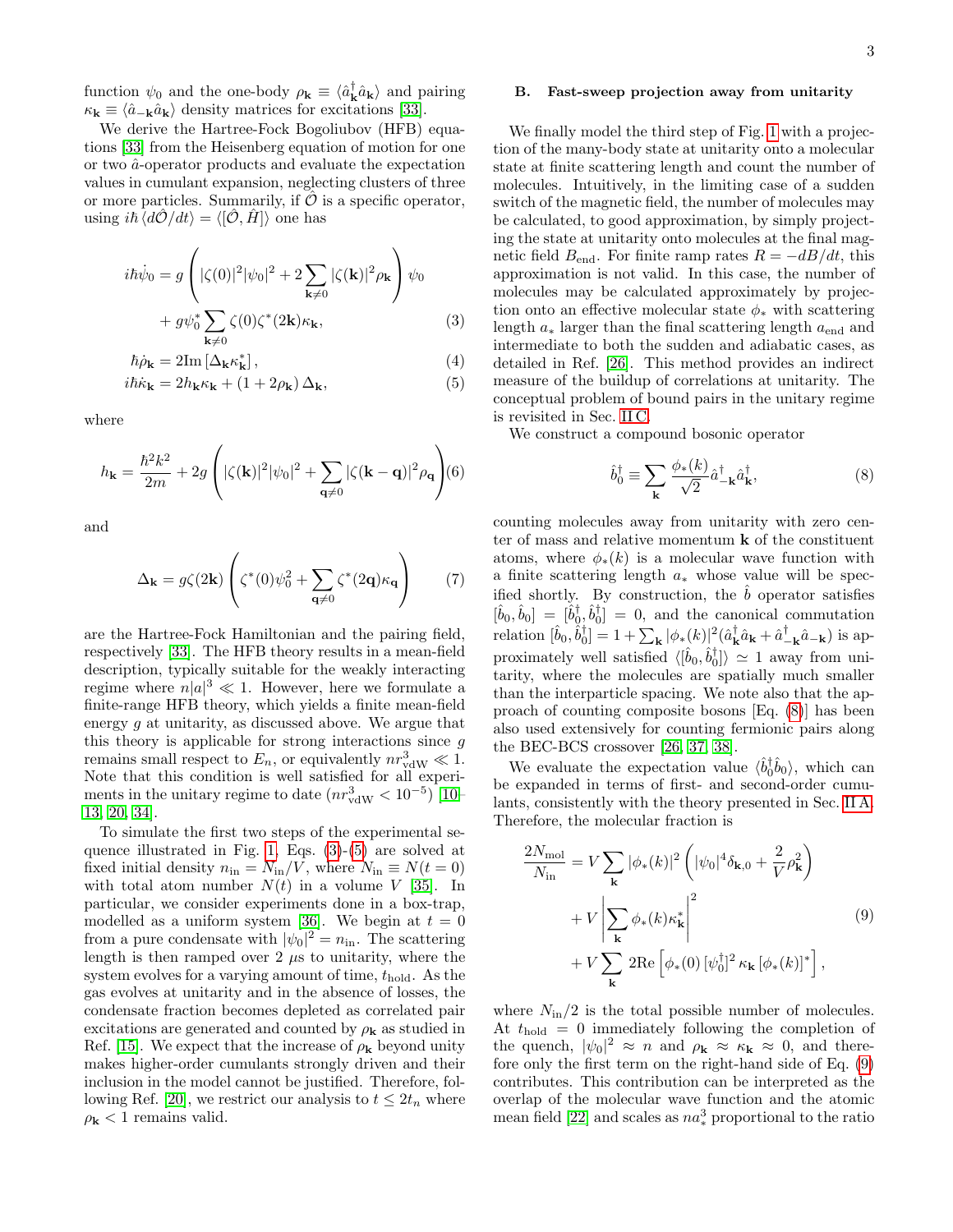of atomic and molecular volumes. This overlap must be insignificant so that  $na^3 \nless 1$ , and molecules can be sep- $\frac{251}{251}$  and  $\frac{251}{251}$  and  $\frac{251}{251}$  for  $\frac{251}{251}$  and motecules can be separated from the many-body background. The remaining terms in Eq.  $(9)$  measure the overlap between molecular and pairing wave functions  $[39]$  and reflect the develop-<br>mean of correlations as the gas evolves in the unitary ment of correlations as the gas evolves in the unitary regime. We note that Eq.  $(9)$  is in agreement with the  $f_{\text{net}}$  so that is not be separation in position we see first-quantized multichannel description in position space found in Ref.  $[22]$ . zontribute interpreted as the interpreted as the interpreted as the interpreted as the interpreted as the interpreted as the interpreted as the interpreted as the interpreted as the interpreted as the interpreted as the in

In the evaluation of Eq.  $(9)$ , the molecular wave function has the universal form

<span id="page-3-1"></span>
$$
\phi_*(k) = \frac{\sqrt{N a_*^3}}{1 + (ka_*)^2},\tag{10}
$$

valid provided  $a_* \gg r_{vdW}$  [\[1\]](#page-8-0). The normalization constant  $\mathcal{N} = 4\pi^2 / \left\{ \arctan(\Lambda a_*) - \Lambda a_*/[1+(\Lambda a_*)^2] \right\}$  ensures that  $\sum_{\mathbf{k}}^{\Lambda} |\phi_{*}(k)|^2 = 1$ . As mentioned above, Eq. [\(10\)](#page-3-1) is written in terms of  $a_*$ , whose value depends on R.  $a_*$  represents the point at which the evolution of the system unresemes the point at which the evolution of the system under the ramp changes from sudden to adiabatic, and the der the ramp changes from sudden to adiabatic, and the creation and dissociation of molecules is halted [\[26,](#page-8-23) [27\]](#page-8-35). Quantitatively, this occurs when  $E_{\rm b}/\hbar = E_{\rm b}^{-1} \dot{E}_{\rm b}$  is satisfied, where  $E_{\rm b} = -\hbar^2/m(a-\bar{a})^2$  is the molecular binding energy including finite-range effects  $[1]$ . We obtain specific values of  $a_*$  from the real solution of the third-order polynomial equation As mentioned above, Eq.  $(10)$  is 269 weight in the dissolution of indication is factor  $\frac{1}{2}$ ,  $\frac{1}{2}$ ,  $\frac{1}{2}$ ,  $\frac{1}{2}$ ,  $\frac{1}{2}$ ,  $\frac{1}{2}$ ,  $\frac{1}{2}$ ,  $\frac{1}{2}$ ,  $\frac{1}{2}$ ,  $\frac{1}{2}$ ,  $\frac{1}{2}$ ,  $\frac{1}{2}$ ,  $\frac{1}{2}$ ,  $\frac{1}{2}$ ,  $\frac{1}{2}$ ,  $\$ Latinually respectively, the point  $\frac{1}{2}$  respectively. 20, where  $E_b = -n/m(a-a)$  is the indicedual binding

<span id="page-3-4"></span>
$$
(a_{*} - a_{\text{bg}})^{2} (a_{*} - \bar{a}) = \frac{\hbar \Delta B a_{\text{bg}}}{2mR}, \quad (11)
$$

where  $a_{bg}$  is the background scattering length, and  $\Delta B$ <br>is the width of the Feshbach resonance [1][40]. In the is the width of the Feshbach resonance [\[1\]](#page-8-0)[\[40\]](#page-8-36). In the sudden limit, the initial state is projected onto the final scattering length  $a_{\text{end}} \equiv a(B_{\text{end}}) \gg a_*$  which is on the order of  $a_{\text{bg}}$  or  $\bar{a}$  for  $1/R \to 0$ .

The dependence of  $a_*$  on the ramp rate is shown by the solid red line in Fig. [2.](#page-3-2) Generally, larger values of  $a_*^{-1}$ indicate a faster ramp and the many-body state at unitarity is projected onto more localized molecules. Consequently,  $\phi_*(k)$  will be less pronounced at low momenta  $\frac{1}{2}$  than for slower ramps, which can be seen in the insets of Fig. [2.](#page-3-2)  $\log 2.$  $\overline{a}$ 

#### <span id="page-3-0"></span>C. Embedded dimers at unitarity

To link the buildup of correlations at unitarity with the fast-sweep production of molecules, it is instructive to introduce a many-body length scale that can be compared with  $a_*$ . Here, we follow the approach outlined in Ref.  $[20]$  and study embedded two-body bound states at unitarity. <sup>296</sup> Ref. [20] and study embedded two-body bound states at

To obtain the spectrum of these dimers embedded in the unitary Bose gas, the homogeneous part of Eq.  $(5)$ , including only terms dependent on  $\kappa_{\mathbf{k}}$ , is solved as a two-body Schrödinger equation in the quasi-stationary limit [\[19,](#page-8-16) [20\]](#page-8-19). This approach is valid provided  $\kappa_{\mathbf{k}}$  evolves faster than the density dynamics and scattering among



<span id="page-3-2"></span>FIG. 2. A qualitative illustration of the variation of  $a_*$  (solid red. 2. A quantum interaction of the variation of  $u_*$  (so red lines) with the ramp rate  $1/R$  and of the variation of  $a_{\text{eff}}$  (solid and dashed black lines) with increasing  $t_{\text{hold}}$  as indicated by arrows in the shaded region. The direction of  $faster$  ramps is indicated explicitly. In the insets, the molecular  $[\phi_*(k)]$  (solid green and blue lines) and bound pair  $[\phi_D(k)]$ (solid, dash-dotted, and dashed lines) wave functions are compared for increasing thold indicated by arrows.

clusters (inhomogeneous terms) are neglected, in which case one obtains an eigenvalue equation  $\frac{3}{2}$  faster than the density dynamics and scattering among the density dynamics and scattering among the density dynamics and scattering among the density of  $\frac{3}{2}$ 

<span id="page-3-3"></span>
$$
E_{2B}^{(\nu)} \phi_{\nu}^{R}(\mathbf{k}) = 2h_{\mathbf{k}} \phi_{\nu}^{R}(\mathbf{k}) + (1 + 2\rho_{\mathbf{k}}) \sum_{\mathbf{q} \neq 0} g\zeta(2\mathbf{k})
$$

$$
\times \zeta^{*}(2\mathbf{q}) \phi_{\nu}^{R}(\mathbf{q}), \qquad (12)
$$

where  $E_{2B}^{(\nu)}$  is a two-body eigenenergy and  $\phi_{\nu}^{R}(\mathbf{k})$  is a right-handed wave function  $[19, 20]$  $[19, 20]$ . The lefthanded wave function  $\phi_{\nu}^{\rm L}({\bf k})$  is related via  $\phi_{\nu}^{\rm R}({\bf k})$  =  $(1 + 2\rho_k)\phi_\nu^L(\mathbf{k}),$  and they satisfy the usual orthogonality  $\sum_{\mathbf{k}} [\phi_{\nu}^{\mathrm{L}}(\mathbf{k})]^* \phi_{\mu}^{\mathrm{R}}(\mathbf{k}) = \delta_{\nu,\mu}$  and normalization  $\sum_{\nu} [\phi_{\nu}^{\rm L}({\bf k})]^* \phi_{\nu}^{\rm R}({\bf q}) = \delta_{{\bf k},{\bf q}}$  conditions.

 $\mathcal{L}_{\nu}[\psi_{\nu}(\mathbf{A})] \ \psi_{\nu}(\mathbf{q}) = \delta_{\mathbf{k},\mathbf{q}}$  conditions.<br>It is illustrative to compare Eq. [\(12\)](#page-3-3) with the  $\frac{1}{2}$  Schrödinger equation for a Cooper pair in the BEC-BCS crossover, which depends instead on the Pauli-blocking factor  $(1 - 2\rho_k)$  [\[29,](#page-8-22) [37\]](#page-8-32). Whereas the blocking factor in the BEC-BCS crossover theory forbids scattering at oc- $\frac{315}{200}$  for 2003 crossover theory forbias scattering at  $\sigma$  cupied intermediate states [\[41\]](#page-8-37), the intermediate states  $\frac{1}{2}$  to the Equation of the Bec-BCs contract scattering scattering scattering scattering scattering scattering scattering scattering scattering scattering scattering scattering scattering scattering scattering scatte for a Bose gas are Bose enhanced  $[42]$ . Both effects may lead to weakly bound pairs which are held together purely by many-body effects, whose presence was predicted in the finite-temperature phase diagram of the strongly in- $\alpha$  teracting Bose gas [\[23\]](#page-8-20).

Following Ref. [\[20\]](#page-8-19), we track the gradual development in time of these embedded dimers, solutions of Eq. [\(12\)](#page-3-3) with wave function  $\phi_D(k)$  and binding energy  $E_{2P}^{\text{D}} \equiv -\hbar^2/ma_{\text{eff}}^2$ . Equation (12) can be solved numer ically, yielding  $E_{2R}^D$  as a function of time. The evol  $E_{2B}^{\text{D}} \equiv -\hbar^2/ma_{\text{eff}}^2$ . Equation [\(12\)](#page-3-3) can be solved numerically, yielding  $E_{2B}^D$  as a function of time. The evolution of  $E_{2B}^D$  was fit in Ref. [\[20\]](#page-8-19), and we quote that result in Eq. [\(1\)](#page-0-1). Initially, these dimers are basically unbound ( $a_{\text{eff}} \sim \infty$ ), but through the subsequent buildup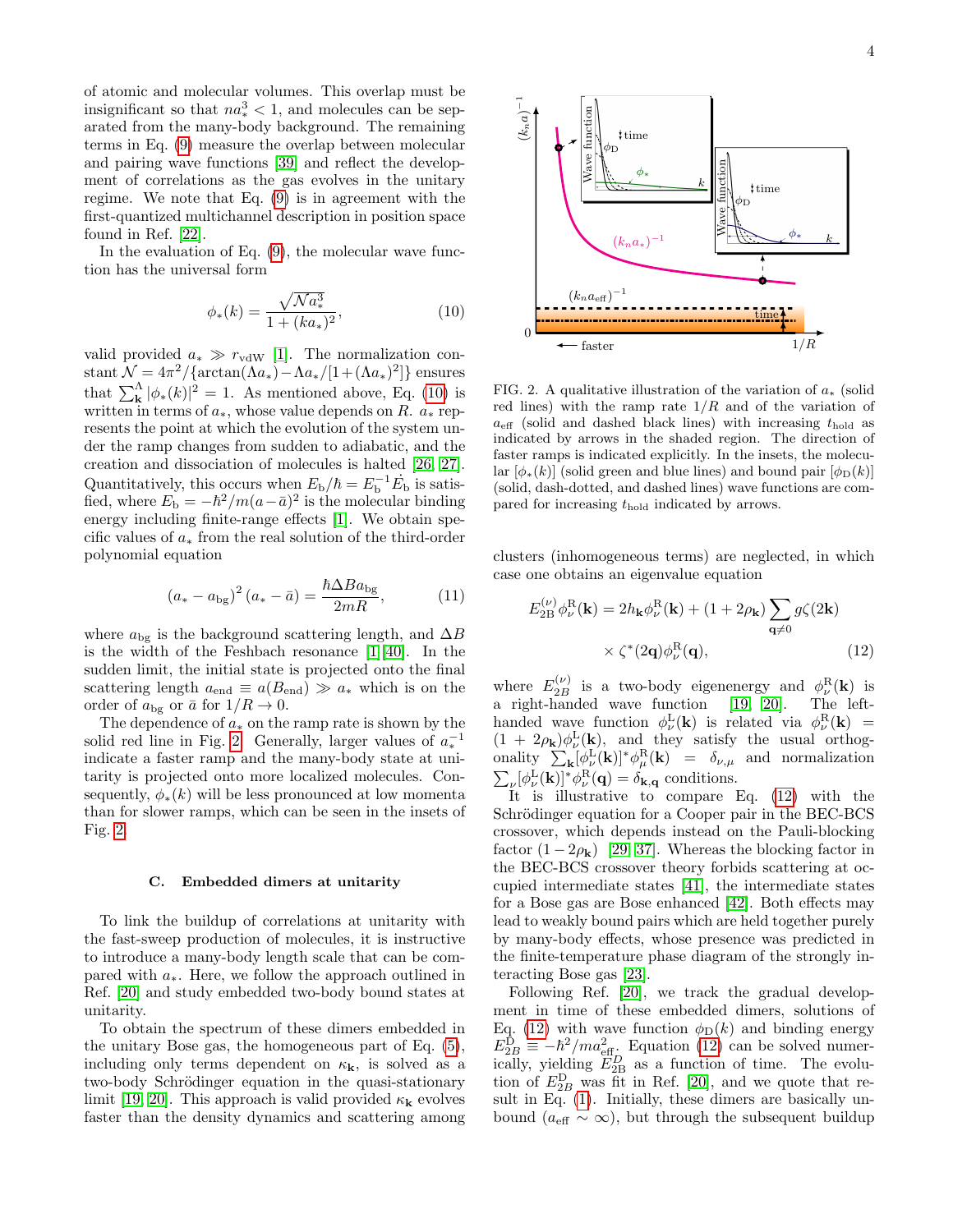of correlations and quantum depletion they are localized  $(a_{\text{eff}} \propto k_n^{-1})$  onto the Fermi scale and behave universally.

Comparing  $a_*$  with  $a_{\text{eff}}$  provides a convenient way of characterizing the underlying physics of the fast-sweep projection. These scales are shown in Fig. [2,](#page-3-2) where the development of  $a_{\text{eff}}^{-1}$  as the gas evolves in the unitary 1333 Comparing a comparison of the progression of horizontal regime is represented by the progression of horizontal lines in the shaded region. As discussed in Sec. IIB, the fast-sweep projection must be such that  $k_n a_* \ll 1$ and therefore outside of the shaded region. These length scales may also be used to understand how the buildup of correlations influences the number of remaining unor correlations influences the number of remaining un-<br>339 bound atoms after the fast-sweep projection. The evolution of  $\phi_D(k)$  with  $t_{hold}$  is shown along with  $\phi_*(k)$  in Fig. [2](#page-3-2) for two different ramp rates. The gradual localization of  $\phi_{\text{D}}(k)$  onto the Fermi scale leads to increasing overlap with  $\phi_*(k)$ . This behavior is more pronounced for slower ramps and for longer  $t_{hold}$ . Therefore, we intuitively expect that embedded dimers make an increasing contribution to the overlap term in Eq.  $(9)$  and therefore the number of molecules produced by the fast-sweep projection. −1  $\frac{3}{1}$  region. These rengine  $\frac{3}{4}$  bound atoms after the fast-sweep projection. The evo-

To determine the role of the embedded dimers at unitarity, we decompose  $\kappa_{\mathbf{k}}$  in the basis of  $\phi_{\nu}^{\text{R}}(\mathbf{k})$  as  $\frac{1}{3}$  for determine the role of the embedded dimers at uni-

<span id="page-4-1"></span>
$$
\kappa_{\mathbf{k}} = \sum_{\nu} c_{\nu} \phi_{\nu}^{\mathrm{R}}(\mathbf{k}) \Leftrightarrow c_{\nu} = \sum_{\mathbf{k}} [\phi_{\nu}^{\mathrm{L}}(\mathbf{k})]^* \kappa_{\mathbf{k}},\tag{13}
$$

where the coefficient  $c_{\nu}$  quantifies the relative weight of where the coefficient  $\epsilon_{\nu}$  quantifies the relative weight of the component  $\nu$  within the total  $\kappa_{\mathbf{k}}$ . We define the embedded dimer contribution  $N_{\text{D}}$  in Eq. [\(9\)](#page-2-3), by evaluating only the component  $\nu = D$  of Eq. [\(13\)](#page-4-1)  $\frac{35}{100}$  the component *ν* within the total  $\kappa_k$ . We define the em-

$$
\frac{2N_{\rm D}}{N_{\rm in}} = V \left| \sum_{\mathbf{k}} \phi_{*}(k) [\phi_{\rm D}^{\rm R}(\mathbf{k})]^{*} \sum_{\mathbf{q}} [\kappa_{\mathbf{q}}]^{*} \phi_{\rm D}^{\rm L}(\mathbf{q}) \right|^{2} \n+ V \sum_{\mathbf{k}} 2 \text{Re} [\phi_{*}(0) [\psi_{0}^{\dagger}]^{2} \left( \sum_{\mathbf{q}} [\phi_{\rm D}^{\rm L}(\mathbf{q})]^{*} \kappa_{\mathbf{q}} \right) \quad (14) \n\times \phi_{\rm D}^{\rm R}(\mathbf{k}) [\phi_{*}(k)]^{*} \right].
$$

Figure [3](#page-4-2) shows the ratio between embedded dimers and total number of molecules as a function of  $(k_n a_{\text{eff}})^{-1}$ after fast-sweep projections for three ramp rates of experimental interest. We find that by  $t_{\text{hold}} \sim 2t_n$ , when  $(k_n a_{\text{eff}})^{-1} \sim 0.4$ , embedded dimers make up  $\approx 60\%$  of the detected molecules. Therefore, the fast-sweep projection increasingly converts embedded dimers into weakly bound molecules away from resonance, as the gas spends more time at unitarity, agreeing with the intuitive over-and the molecules are shown in Fig. [2.](#page-3-2) We note that the behavior shown in Fig. [3](#page-4-2) is reminiscent of the monotonic conversion of fermions pairs into molecules along the BEC-BCS crossover as a function of the scattering length [\[29,](#page-8-22) [43\]](#page-8-39).



<span id="page-4-2"></span> $F(\alpha, \alpha, \alpha, \alpha, \alpha, \alpha, \alpha)$  at unit-dimers formed at uni-FIG. 3. Contribution of the embedded dimers formed at unitarity to the total number of molecules produced by the fastsweep projection away from the unitary regime shown for three ramp rates within the range of experimental interest. Time is implicit in the inverse effective scattering length in the sense of Eq. [\(1\)](#page-0-1). By  $t_{\text{hold}} \sim 2t_n$  when  $(k_n a_{\text{eff}})^{-1} \simeq 0.4$ , we obtain a maximum contribution  $N_{\rm D}/N_{\rm mol} \approx 0.6$ .

# <span id="page-4-0"></span>III. MODELING THREE-BODY LOSSES

The development of strong correlations at unitarity is also accompanied by strong losses  $[10-13, 15, 18, 30]$  $[10-13, 15, 18, 30]$  $[10-13, 15, 18, 30]$  $[10-13, 15, 18, 30]$  $[10-13, 15, 18, 30]$ . In Ref. [\[13\]](#page-8-9), by focusing on the early-time dynamics of the tail of the single-particle momentum distribution for  $k/k_n \gtrsim 0.8$ , it was possible to experimentally distinguish  $\frac{1}{2}$  here the separation of a steady-state and long-time between the formation of a steady state and long time<br>heating. However, this separation was not possible ex-netaing. However, and separation was not possible ex-<br>perimentally in Refs. [\[10,](#page-8-8) [12\]](#page-8-12) for observables depending permicinary in recis. [10, 12] for observables depending<br>on the full range of momentum. In the present work,  $\frac{344}{144}$  c is contributed for  $\frac{344}{144}$  c is completed for completion  $\frac{344}{144}$  completion  $\frac{344}{144}$  completion  $\frac{344}{144}$  completion  $\frac{344}{144}$  completion  $\frac{344}{144}$  completion  $\frac{344}{144}$  com we model the findings of Ref.  $[12]$  and study the number of unbound atoms detected following the completion of the experimental sequence illustrated in Fig. [1.](#page-1-0) In particular, the number of unbound atoms decreases in time because of two main phenomena, which are difficult to distinguish experimentally: molecular formation and three-body losses. Therefore, the inclusion of losses is required to make a quantitative comparison.

We assume a universal form for three-body losses scal- $\frac{1}{10}$  th  $\log$  -periodicities due to the Efimov effect  $[18,\,44]$ ing as  $n^{2/3}$  in degenerate Bose gases, ignoring possible

$$
\frac{\dot{N}(t)}{N(t)} = -\frac{A}{t_n}.\tag{15}
$$

This gives an  $\it effective$  three-body loss coefficient

<span id="page-4-3"></span>N(t)

$$
K_3^{\text{eff}}(n(t)) = \frac{A\hbar (6\pi^2)^{2/3}}{2m} n(t)^{-4/3},\tag{16}
$$

that satisfies the standard relation  $\dot{N}(t)/N(t)$  =  $-K_3^{\text{eff}} N(t)^2/V^2$  for a uniform system [\[1\]](#page-8-0). We treat the constant A as a free parameter that is varied in Sec. [IV](#page-5-0)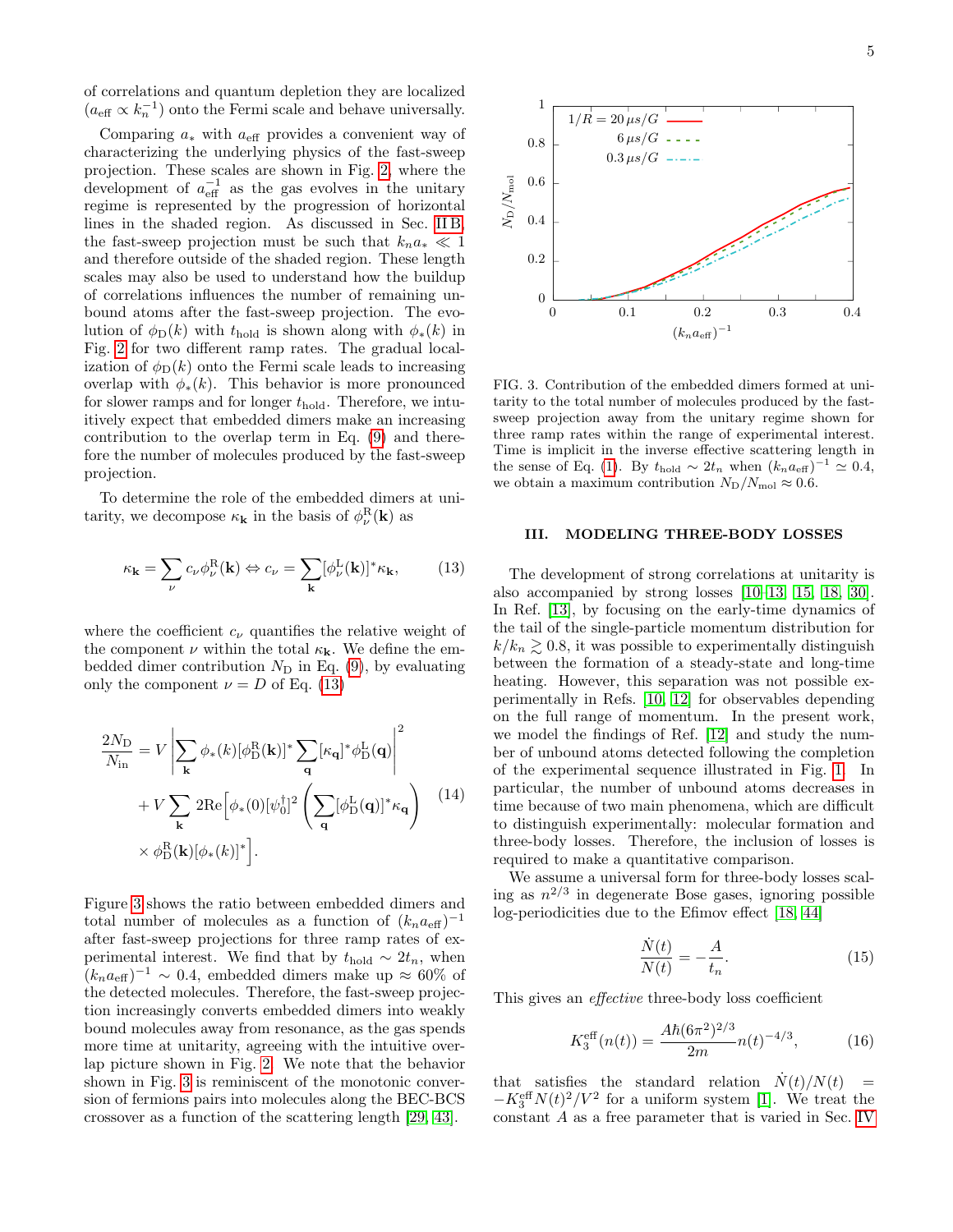in order to fit experimental data of Ref.  $[12]$ . The form of Eq.  $(15)$  was found experimentally in Refs.  $[11, 12]$  $[11, 12]$  and is theoretically motivated by the universal substitution  $a^4 \rightarrow a_{\text{eff}}^4$  in the scaling law of  $K_3^{\text{eff}}$  for shallow dimers as was suggested in Refs. [\[17,](#page-8-14) [45\]](#page-8-41). For clarity, the universal scaling  $n^{2/3}$  was found to be valid only for  $t_{\text{hold}} \lesssim 4t_n$ , for longer time the loss rate scales as  $n^{26/9}$ , consistent with the results for a thermal gas at unitarity  $[46, 47]$  $[46, 47]$  and beyond the limit of validity of our model, as discussed in S[ec. II](#page-1-2) A.  $a^4 \rightarrow a_{\text{eff}}^4$  in the scaling law of  $K_3^{\text{en}}$  for shallow dimers as was suggested in Refs.  $[17, 45]$ . For clarity, the universal

To incorporate three-body losses into the HFB equations, we consider the time derivative of the atomic density  $dn(t)/dt = d(N(t)/V)/dt = d(|\psi_0(t)|^2)/dt +$  $\sum_{\mathbf{k}\neq 0} d\rho_{\mathbf{k}}(t)/dt$  and in order to satisfy Eq. [\(15\)](#page-4-3) we only have to modify Eqs.  $(3)$  and  $(4)$  with additional terms

<span id="page-5-1"></span>
$$
i\hbar\dot{\psi}_0 = \dots - i\frac{\hbar}{2} K_3^{\text{eff}}(n(t)) n^2(t)\psi_0, \tag{17}
$$

$$
\hbar \dot{\rho}_{\mathbf{k}} = \cdots - \hbar K_3^{\text{eff}}(n(t)) n^2(t) \rho_{\mathbf{k}}, \qquad (18)
$$

where  $\cdots$  represents the lossless terms of the HFB equations. We note that a similar phenomenological approach <sup>410</sup> tions. We note that a similar phenomenological approach has been used at the level of the Gross-Pitaevksii equa-<sup>411</sup> has been used at the level of the Gross-Pitaevksii equation in Ref.  $[48]$  and also to describe the Bosenova in Refs.  $[49, 50]$  $[49, 50]$ . These approaches, however, did not include density dependence in the three-body loss coefficient. We also note that it should be possible to go beyond this phenomenological approach through a proper inclusion of third-order correlations into an extension of the many-body model outlined in Sec. [II.](#page-1-1) These matters remain the subject of future study.  $\frac{1}{2}$  times been used at the level of the Gross-Frideriksh equa-

# <span id="page-5-0"></span>IV. RESULTS

In this section, we compare the results of our model to the experimental data in Ref.  $[12]$ . We approximate the box cylindrical trap used in that work as a homoge-neous gas [\[36\]](#page-8-30) and numerically solve the HFB equations including losses [Eqs. [\(5\)](#page-2-1),  $(17)$ , and  $(18)$ ] for the <sup>39</sup>K Feshbach resonance at  $B = 402$  G with  $a_{bg} = -29a_0$ ,  $\Delta B = -52$  G, and  $\bar{a} = 61.7a_0$  [\[1\]](#page-8-0). To mimic the experimental setup, we fix the initial density  $n_{\text{in}}$  and simulate up to  $t_{hold} = 2t_n$ , which is the range of validity of our model as discussed in Sec. [II.](#page-1-1) We then calculate the tomoder as used ssed in Sec. 11. We then eaculate the to-<br>tal number of unbound atoms after the fast sweep away tal number of unbound atoms after the last sweep away<br>from unitarity from Eq. [\(9\)](#page-2-3) for the ramp rates used experimentally. We calculate the number of free (unbound) atoms as  $\frac{1}{4}$  and  $\frac{1}{4}$  and  $\frac{1}{4}$  and  $\frac{1}{4}$  and  $\frac{1}{4}$  and  $\frac{1}{4}$  and  $\frac{1}{4}$  and  $\frac{1}{4}$  and  $\frac{1}{4}$  and  $\frac{1}{4}$  and  $\frac{1}{4}$  and  $\frac{1}{4}$  and  $\frac{1}{4}$  and  $\frac{1}{4}$  and  $\frac{1}{4}$  and  $\frac{1}{4}$  a  $\text{MS}$  as  $\text{MS}$ 

$$
N_{\text{free}}(t_{\text{hold}}, 1/R) = N(t_{\text{hold}}) - 2N_{\text{mol}}(t_{\text{hold}}, 1/R), (19)
$$

where the ramp-rate dependence is indicated explicitly. where the ramp-rate dependence is indicated explicitly.

Before discussing the results, we comment on the validity of our approach. For the <sup>39</sup>K Feshbach resonance at  $B = 402$  G, we find that for the ramp rates and initial densities considered  $2.0 \leq (k_n a_*)^{-1} \leq 6.7$ , and therefore the fast-sweep projection method outlined in Sec. [II B](#page-2-0) can



<span id="page-5-2"></span>FIG. 4. Fraction of unbound atoms remaining after fast-sweep FIG. 4. Fraction of unbound atoms remaining after fast-sweep projection away from unitarity as a function of  $t_{hold}/t_n$  for projection away from unitarity as a function of  $t_{\text{hold}}/t_n$  for  $n_{\text{in}} = 2.7 \times 10^{12} \text{ cm}^{-3}$ , where  $t_n = 41 \mu\text{s}$ . The experimen-tal data points are taken from Ref. [\[12\]](#page-8-12). Assuming that the  $\mu$ , 0.3  $\mu$ s/G ramp projects the gas at unitarity only onto unbound atoms and taking  $A = 0.28$  yields the solid green line. The different colored theoretical curves correspond to  $A = \{0.28, 0.20, 0.18\}$  (pink dashed, purple databased, and  $A = \{0.28, 0.20, 0.18\}$  (pink dashed, purple dot-dashed, and red dot-dot-dashed lines, respectively).

be applied. Although not analyzed in this work, we estimate that this method can also be applied to model the  $\frac{45}{11}$  fast-sweep projection studied in Ref. [\[11\]](#page-8-13) with  $^{85}$ Rb [\[51\]](#page-8-47). For smaller  $1/R$  and hence smaller  $a_*$ , we follow in the spirit Ref. [27] and check the expression of  $E<sub>b</sub>$  used to calculate Eq.  $(11)$  against a coupled-channel calculation [\[52\]](#page-9-0), finding discrepancies of less than  $5\%$ .

Our results for  $N_{\text{free}}$  are compared against the experimental findings of Ref. [12] as a function of  $t_{hold}$  for initi density  $n_{\rm in} = 2.7 \times 10^{12}$  cm<sup>-3</sup> and ramp rates 0.3 are 6  $\mu$ s/G, as shown in Fig. [4.](#page-5-2) At  $t_{hold} = 0$ , the small gap between the theoretical results for the two different ramp from the interferent results for the two units rating rates is due solely to the first term on the right-hand side of Eq. [\(9\)](#page-2-3) which scales as  $n_{\text{in}}a_*^3$  and therefore varies with the ramp rate [see Sec. [II B\]](#page-2-0). At later times, pair corre- $\frac{1}{2}$  lations begin to develop, and the overlap between em- $\frac{1}{2}$  bedded dimers at unitarity  $\left[\phi_{\text{D}}(k)\right]$  with molecules away bedded unners at dimentity  $[φ<sub>D</sub>(w)]$  with molecules away from resonance  $[φ<sub>*</sub>(k)]$  increases, as illustrated in Fig. [2.](#page-3-2)  $\begin{bmatrix} 6 & 6 \end{bmatrix}$  is due to molecular formation and  $\begin{bmatrix} 6 & 1 \end{bmatrix}$  is due to model in Fig. Consequently, the decrease of  $N_{\text{free}}$  shown in Fig. [5](#page-6-0) is due Jointy to more that formation and time body losses. mental findings of Ref. [\[12\]](#page-8-12) as a function of  $t_{\text{hold}}$  for initial density  $n_{\text{in}} = 2.7 \times 10^{12} \text{ cm}^{-3}$  and ramp rates 0.3 and jointly to molecular formation and three-body losses.

The constant A was estimated in Ref. [\[12\]](#page-8-12) for  $^{39}$ K as  $A = 0.28(3)$  by assuming that the 0.3  $\mu s/G$  ramp projects the gas at unitarity only onto unbound atoms [solid green line in Fig. [4\]](#page-5-2). In our model, we separate the contributions of molecular formation and loss, and it is therefore possible to test this assumption and provide an independent estimation of  $A$  using the approach outlined in Sec. [III.](#page-4-0) We therefore adjust  $A$  in the HFB equations including losses [Eqs.  $(5)$ ,  $(17)$ , and  $(18)$ ], and refit the  $0.3 \mu s/G$  experimental data as shown in Fig. [4.](#page-5-2) For this specific ramp, we find a molecular fraction  $\approx 10\%$ , which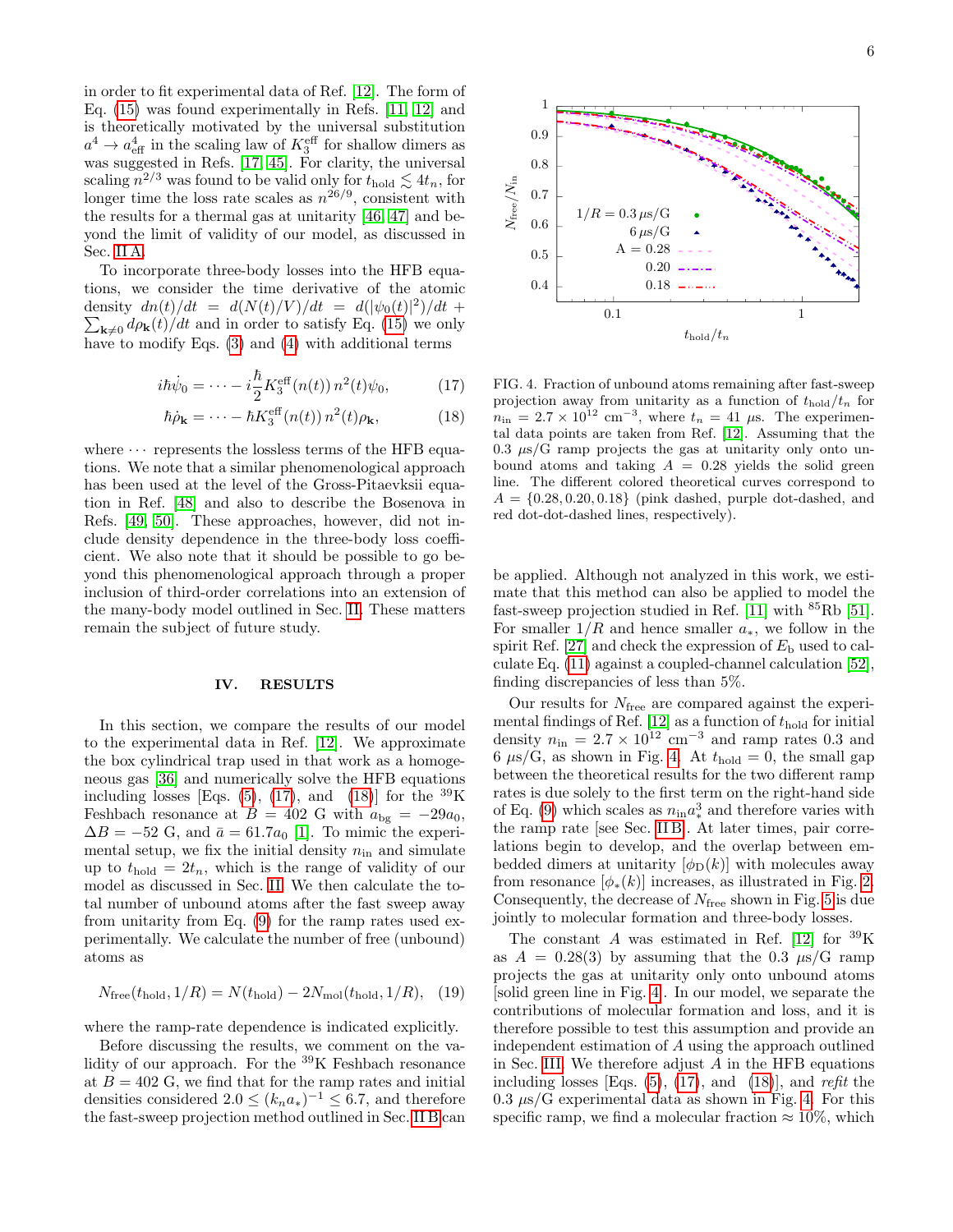

<span id="page-6-0"></span>FIG. 5. Fraction of unbound atoms produced after a fastsweep projection away from unitarity over a range of ramp weep projection away from unitality over a range of ranger and  $f_{\text{mod}} t_{\text{max}} = 80$  us  $\approx 1.0t_{\text{max}}$  and initial density  $r_{\text{max}}$ Exercise and fixed  $t_{\text{hold}} = 80 \mu s \approx 1.9 t_n$  and initial density  $n_{\text{ind}} = 2.7 \times 10^{12} \text{ s}^{-3}$ . Here rates and fixed  $t_{\text{hold}} = 80 \mu s \approx 1.9t_n$  and initial density  $n_{\text{in}} = 2.7 \times 10^{12} \text{ cm}^{-3}$ . Here, we compare theoretical results for  $A =$  $\{0.28, 0.20, 0.18\}$  (pink dashed, purple dot-dashed, and red dot-dot-dashed lines, respectively) as indicated in the legend. The experimental results from Ref. [\[12\]](#page-8-12) are indicated by the data points along with the Landau-Zener exponential fit with data points along with the Landau-Zener exponential it with<br>  $\gamma^{-1} = 2.2 \ \mu s/G$  (black solid line) as discussed in the main text.  $0^{12}$  cm<sup>-3</sup>. Here, we compare theoretical results for  $A = 0.20, 0.18$ , (pink dashed, purple dot-dashed, and red  $-4.4$ 

is compatible with the experimental estimate in Ref.  $[12]$ . By comparing three values  $A = \{0.28, 0.20, 0.18\}$  to the 0.3  $\mu$ s/G experimental data, we find that  $A = 0.20$  provides the best fit of the experimental results over the full range of  $t_{\text{hold}}$  considered in this work. For the slower 6  $\mu$ s/G ramp, we find that  $A = 0.20$  gives good agreement at early times until roughly  $t_{hold} \geq 0.5t_n$ . We discuss possible sources of this discrepancy at longer  $t_{\text{hold}}$  at the conclusion of this section. <sup>472</sup> specific ramp, we find a molecular fraction ∼ 10%, which  $\frac{1}{2}$  cally three units found to  $\frac{1}{2}$  b.  $\frac{1}{2}$  b.  $\frac{1}{2}$  b.  $\frac{1}{2}$  called a though the state of the

Our results for  $N_{\text{free}}$  over a range of  $1/R$  are compared against the experimental findings in Ref.  $[12]$  as shown in Fig. [5.](#page-6-0) The results shown in Fig. [5](#page-6-0) are at fixed  $t_{\text{hold}} = 1.9t_n$ , nearing the limit of validity of our  $\frac{1}{2}$  in  $\frac{1}{2}$  in  $\frac{1}{2}$  in Second in Fig. 2 provides a second in Fig. 2 provides a second in Fig. 2 provides a second in Fig. 2 provides a second in Fig. 2 provides a second in Fig. 2 provides a second in Fig. model [see Sec. [II A\]](#page-1-2). The intuitive picture, discussed in  $\text{model}$  [see Sec. II A]. The intuitive picture, discussed in Secs. IIB, IIC and illustrated in Fig. [2](#page-3-2) provides a way to understand our results particularly at this later time where the bound pairs at unitarity play a dominant role (see Fig. [3\)](#page-4-2). For smaller ramp rates, the largest values of N<sub>free</sub> shown in Fig. [5](#page-6-0) result from the fast-sweep projection occurring further away from unitarity where the<br>symbol between embedded dimens  $\begin{bmatrix} 4 & (b) \end{bmatrix}$  with melasular overlap between embedded dimers  $[\phi_D(k)]$  with molecules  $[\phi_*(k)]$  becomes minimal. We find good agreement with experiment only for the fastest ramps considered using the refitted value  $A = 0.20$ . In Ref. [\[12\]](#page-8-12) the ramp-rate dependence of  $N_{\text{free}}$  is fit to a Landau-Zener exponential  $N_{\text{free}} = \alpha + \beta \exp(-\gamma/R)$  [\[25\]](#page-8-48), where they found  $1/\gamma = 2.2(3) \mu s/G$ . From fitting the  $A = 0.20$  theoret- $\frac{1}{7}$  = 2.2(b)  $\mu$ s/c. From houng the  $\Lambda$  = 0.20 theorem<br>ical data in Fig. [5](#page-6-0) (dot-dashed purple curve), we find  $1/\gamma = 4.1 \mu s/G$ . The possible sources of discrepancy for slower ramps will be discussed at the end of this section. odel [see Sec. II A]. The intuitive picture, discussed in  $\frac{1}{4}$  if  $\frac{1}{4}$  is the overlap between embedded dimersion embedded dimersional contract of  $\frac{1}{4}$ 

In addition, we analyze  $N_{\text{free}}$  over a range of ini-



<span id="page-6-1"></span>FIG. 6. Difference in the fraction of unbound atoms for different densities and for two different ramp rates measured by  $\Delta N(1/R)$  over a range of  $t_{\text{hold}}$ . Our theoretical predic- $\frac{1}{2}$  (1,1,1,1,6) over a range of  $v_{\text{non}}$ . Our encorected predictions (lines) are compared against the experimental results (data points) from Ref. [\[12\]](#page-8-12). (a) Behavior of  $\Delta N(6 \mu_s/G)$  over a range points) from Ref. [12]. (a) Behavior of  $\Delta N$  (b $\mu$ s/G) over a randities  $n_{\text{in}} = 4.0, 2.7, \text{ and } 1.3 \times 10^{12} \text{ cm}^{-3}$  [ $t_n = 3$ ] 41, and 66  $\mu$ s, respectively] as indicated by color (blue dashed, yellow solid, and black dot-dashed lines, respectively). (b) Behavior of  $\Delta N(3 \mu s/G)$  and  $\Delta N(6 \mu s/G)$  for fixed initial density  $n_{\rm in} = 2.7 \times 10^{12} \text{ cm}^{-3}$  as indicated by color (green dot-dot-FIG. 6. Difference in the fraction of unbound atoms for three initial densities  $n_{\text{in}} = 4.0, 2.7, \text{ and } 1.3 \times 10^{12} \text{ cm}^{-3}$  [ $t_n = 32,$ ] dashed and yellow solid lines, respectively).

<sup>504</sup> In addition, we analyze Nfree over a range of initial densities,  $n_{\text{in}}$ , and compare against the experi- $\frac{1}{2}$  tial densities,  $n_{\text{in}}$ , and compare against the experi- $507 - A = 0.20$ , we follow experiment and vary  $n_{\text{in}}$  between  $A = 0.20$ , we follow experiment and vary  $n_{\text{in}}$  between<br>the  $1.3 \times 10^{12}$  and  $4.0 \times 10^{12}$  cm<sup>-3</sup>, measuring the difference les ence  $\Delta N(1/R) \equiv N_{\text{free}}(t_{\text{hold}}, 0.3 \,\mu\text{s/G}) - N_{\text{free}}(t_{\text{hold}}, 1/R)$ ith as shown in Figs.  $6(a)$ , and  $6(b)$ . We note that for ng fixed A this is equivalent in our model to the difference tte  $\Delta N(1/R) = 2(N_{\text{mol}}(t_{\text{hold}}, 1/R) - N_{\text{mol}}(t_{\text{hold}}, 0.3 \,\mu s/G)).$  $\Delta t$   $t_{hold} = 0$ ,  $\Delta N$  is nonzero due to the first term of  $Eq. (9) scaling as  $n_{in}a_*^3$  that was also discussed earlier in$  $Eq. (9) scaling as  $n_{in}a_*^3$  that was also discussed earlier in$  $Eq. (9) scaling as  $n_{in}a_*^3$  that was also discussed earlier in$  $\mathbf{E}$  Fig. (*J*) beams as  $n_{\text{in}}$   $\mathbf{u}_*$  and was also discussed earlier  $\frac{1}{2}$  compared by comparison by comparison by comparison by comparison of the  $\Delta N$  curves shown in Fig. [6\(](#page-6-1)a) can be under- $\frac{1}{21}$ , (b) counting all  $\frac{N_{\text{H}}}{\text{R}}$  at later times, the gradual separation with Fig. [4.](#page-5-2) At later times, the gradual separation mental results in Ref.  $[12]$ . Taking the refitted value  $1.3 \times 10^{12}$  and  $4.0 \times 10^{12}$  cm<sup>-3</sup>, measuring the differ-<br><sub>1.2</sub>  $\frac{(1.10)(1.0)}{(1.10)(1.0)}$  cm<sup>-3</sup> stood by comparing the density-dependent and independent length scales  $a_{\text{eff}}$  and  $a_{*,}$  respectively. The manybody length scale  $a_{\text{eff}} \propto n_{\text{in}}^{-1/3}$  is sensitive to changes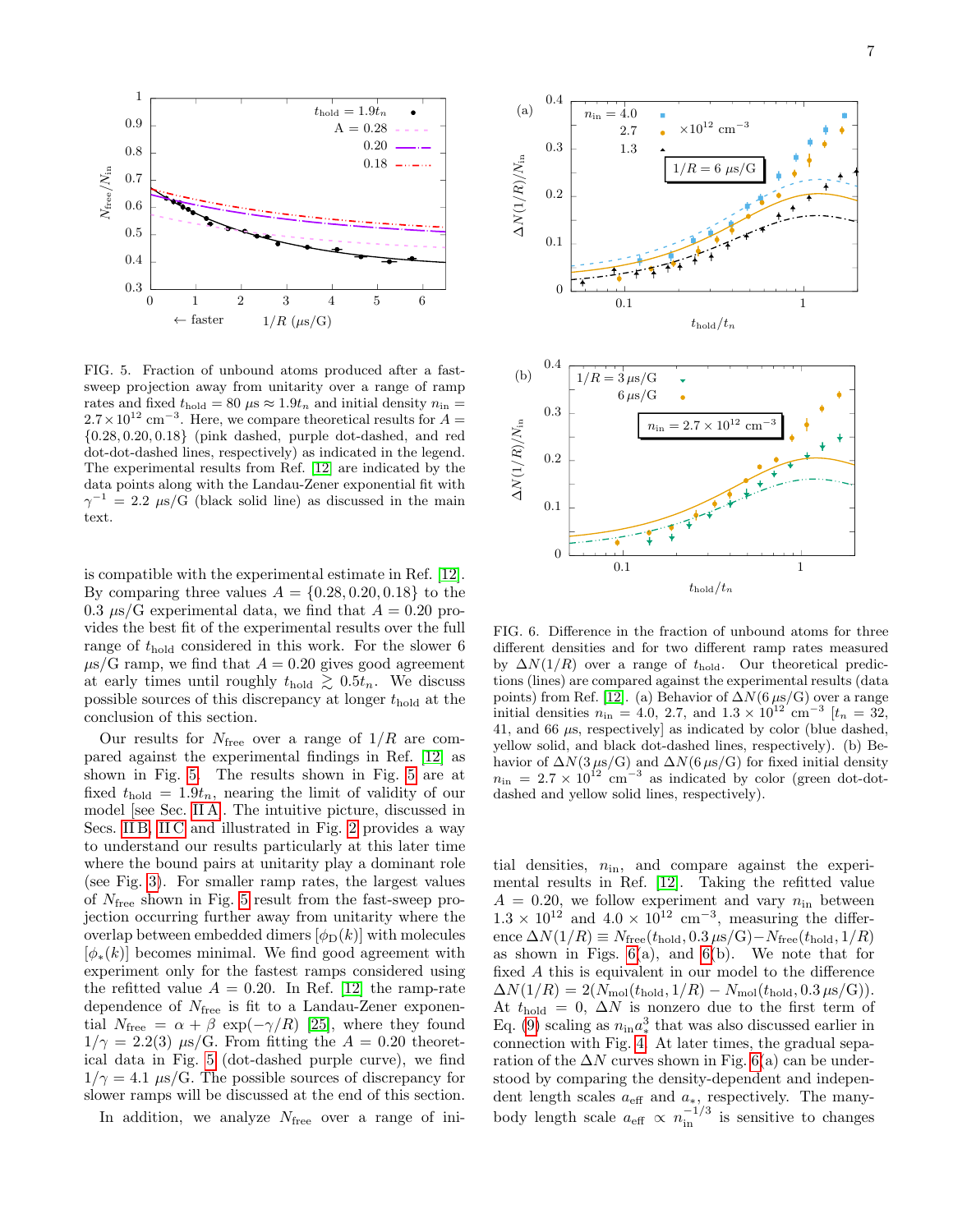in the initial density, whereas  $a_*$  remains fixed by the ramp rate  $1/R$ . Consequently, the overlap between  $\phi_D(k)$ and  $\phi_*(k)$  increases with  $n_{\rm in}$ , which results in the separation of the theoretical  $\Delta N$  curves in Fig. [6\(](#page-6-1)a), where  $1/R = 6 \,\mu s/G$ . In Fig. [6\(](#page-6-1)b), we also compare our results for  $\Delta N$  at fixed  $n_{\text{in}}$  for ramp rates 3 and 6  $\mu$ s/G, in order to differentiate between  $1/R$  and  $n_{\text{in}}$  dependencies. As before, we attribute the separation of the theoretical  $\Delta N$  curves to the time dependence of the overlap between  $\phi_{\text{D}}(k)$  and  $\phi_*(k)$  and the dominance of the bound pairs at unitarity at later times [see Fig. [3\]](#page-4-2). This separation is reflected also in the experimental data shown in Figs. [6\(](#page-6-1)a) and [6\(](#page-6-1)b). In general, our predictions in Figs. [6\(](#page-6-1)a) and (b) match the experimental data well until we begin to underestimate  $\Delta N$  compared to experiment at times  $t_{\text{hold}} \gtrsim 0.5t_n$ .

We now address the deviation between our theoretical predictions presented in this section and the experimen-tal results of Ref. [\[12\]](#page-8-12) for the 3 and 6  $\mu s/G$  ramps over longer timescales  $t_{hold} \geq 0.5t_n$ . In Ref. [\[12\]](#page-8-12), it was experimentally observed that a degenerate Bose gas quenched to the unitary regime undergoes a universal crossover to the thermal regime by  $t_{\text{hold}}/t_n \approx 4.0$ . In the thermal regime, the three-body loss rate  $\dot{N}/N$  scales as  $n^{26/9}$  [\[47\]](#page-8-43). However, the quantitative agreement between theory and experiment for the loss-dominated  $0.3 \mu s/G$  ramp shown in Fig. [4](#page-5-2) is consistent with the  $2/3$  power law in the degenerate regime [see Eq. [\(15\)](#page-4-3)].

In Ref. [\[13\]](#page-8-9), it was experimentally observed that momentum modes with  $k/k_n \geq 0.8$  reach a prethermal steady state and plateau by  $t_{hold} \sim t_n$  before longtime heating dominates. In our model the momentum modes described by  $\rho_{\mathbf{k}}$  in the HFB equations (see Sec. II A) do not plateau as function of  $t_{hold}$  but oscillate in time, as in Refs. [\[15,](#page-8-31) [53,](#page-9-1) [54\]](#page-9-2), where the dynamics at unitarity is described through a time-dependent coherent-state pairing wave function ansatz equivalent to the HFB model [\[55,](#page-9-3) [56\]](#page-9-4). This would be most apparent for the slowest 6  $\mu s/G$  ramp [see Fig. [6\(](#page-6-1)a)] where  $2.5 \leq (k_n a_*)^{-1} \leq 3.2$ , and therefore it is possible that the physics behind the plateau are responsible for the deviation between theory and experiment.

Finally, from the experimental findings in Ref. [\[11\]](#page-8-13), a macroscopic population of Efimov trimers, corresponding to 8% of the initial state, was found after performing a fast-sweep projection away from unitarity. To estimate the potential relevance of Efimov trimers, we follow Refs. [\[17,](#page-8-14) [18\]](#page-8-15) and compare the Fermi scale with the size of the nearby first-excited trimer  $R_{3b}^{(1)} =$  $(1 + s_0^2)^{1/2}e^{\pi/s_0}/(3/2)^{1/2}\kappa_*$ , where  $s_0 \approx 1.00624$  and  $\kappa_* = 0.226/r_{\text{vdW}}$  is the universal three-body parameter [\[6–](#page-8-5)[8\]](#page-8-49). For the density range considered in Fig. [6,](#page-6-1) we estimate that  $1.7 \leq k_n R_{3b}^{(1)} \leq 2.5$ . Based on the qualitative findings in Ref. [\[18\]](#page-8-15), the first-excited Efimov trimer population is expected to grow more slowly than the dimer contribution to the molecular fraction, and this may be partially responsible for the deviation at later

times [\[57\]](#page-9-5). However, in that work a breakdown of the Landau-Zener behavior was found for increasing  $t_{hold}$ , which qualitatively disagrees with the experimental and theoretical results shown in Fig. [5](#page-6-0) displaying this behavior. We leave, however, the possibility of resolving this deviation by either including into our many-body model three-body correlations or equilibrating collisions [\[21\]](#page-8-17) as inspiration for future work.

### <span id="page-7-0"></span>V. CONCLUSION

In this work, we present a dynamical model of the degenerate Bose gas quenched to unitarity, which we compare against recent experimental results [\[12\]](#page-8-12) for the number of unbound atoms remaining after a fast-sweep ramp away from the unitary regime. We adopt the method of Ref. [\[26\]](#page-8-23) from the study of Cooper pairs in the BEC-BCS crossover and project the many-body state in the unitary regime onto molecular states away from unitarity. As the Bose gas evolves in the unitary regime, the buildup of correlations and quantum depletion leads to the formation of pairs bound purely by many-body effects as studied in Ref. [\[20\]](#page-8-19). The size of these embedded dimers sets a new length scale given by the effective scattering length, and we draw the analogy with Cooper pairing in BCS theory [\[29\]](#page-8-22). We find that this length scale and the development of the bound pairs at unitarity provide an intuitive way to frame both the theoretical results of our model and the experimental results of Ref. [\[12\]](#page-8-12) for the number of unbound atoms remaining after a fast-sweep projection. In order to make a quantitative comparison with the experiment, we include three-body losses phenomenologically in our many-body model by assuming an effective universal three-body loss-rate coefficient and by refitting the experimental estimate of this parameter.

We find good quantitative agreement with experimental data from Ref. [\[12\]](#page-8-12) for the fastest ramp considered in that work over the full range of times where our model remains valid. However, for slower ramps we begin to deviate quantitatively from the experimental findings at later times. We argue that this deviation may be due to the presence of Efimov trimers or from the equilibrating effect of collisions both of which are not described in our model. This motivates further development of our theoretical model to include higher-order correlations, which remains a subject of ongoing study.

# VI. ACKNOWLEDGMENTS

The authors thank Christoph Eigen, Zoran Hadzibabic, and Robert P. Smith for inspiring discussion and for providing experimental data. We also acknowledge Thomas Secker, Paul Mestrom, and Denise Braun for useful discussion. This work is supported by Netherlands Organization for Scientific Research (NWO) under Grant No. 680-47-623.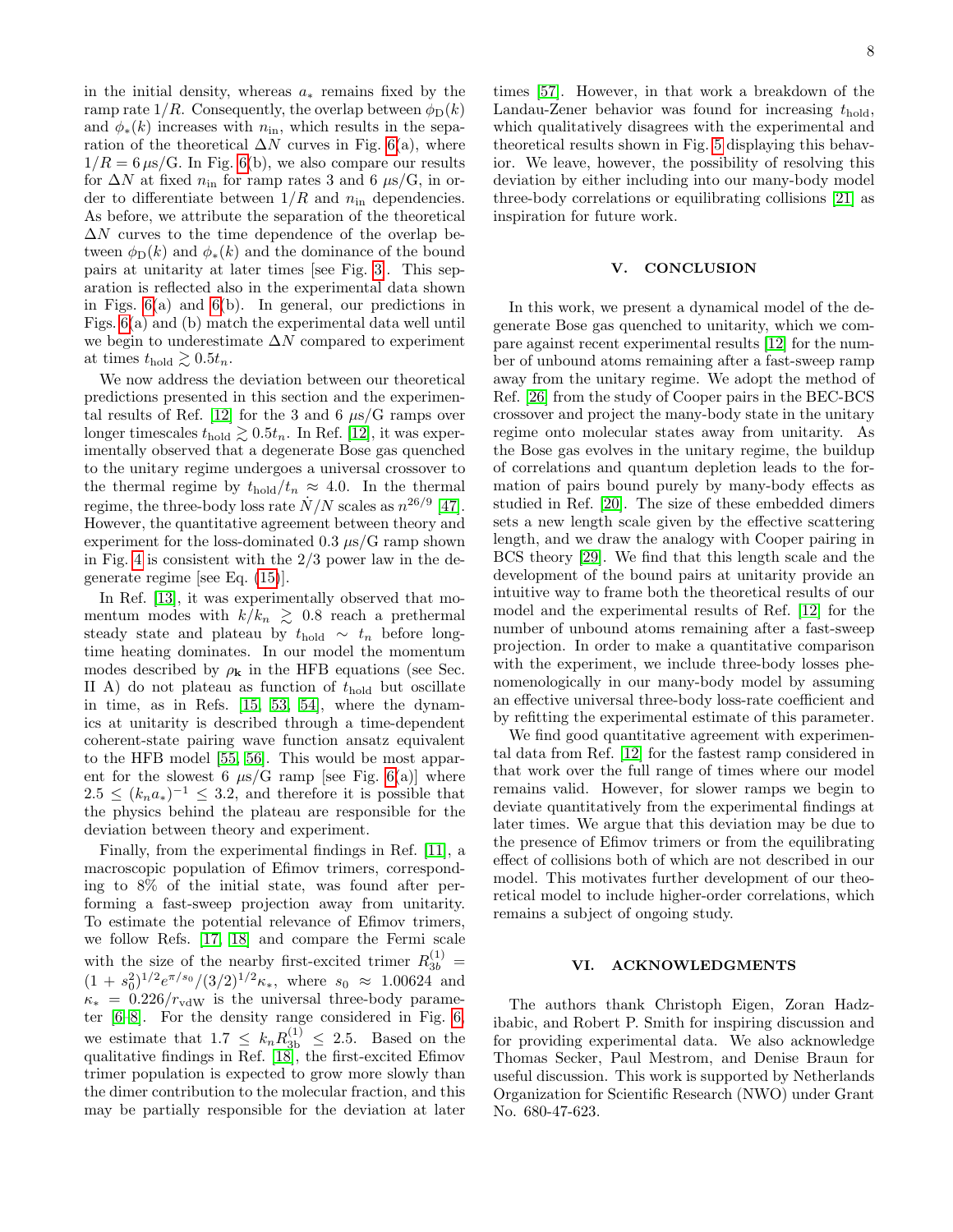- <span id="page-8-0"></span>[1] C. Chin, R. Grimm, P. Julienne, and E. Tiesinga, [Rev.](http://dx.doi.org/10.1103/RevModPhys.82.1225) Mod. Phys. 82[, 1225 \(2010\).](http://dx.doi.org/10.1103/RevModPhys.82.1225)
- <span id="page-8-1"></span>[2] T. Schäfer and D. Teaney, [Rep. Prog. Phys.](http://stacks.iop.org/0034-4885/72/i=12/a=126001) **72**, 126001 [\(2009\).](http://stacks.iop.org/0034-4885/72/i=12/a=126001)
- <span id="page-8-2"></span>[3] E. Braaten and H.-W. Hammer, [Phys. Rev. Lett.](http://dx.doi.org/10.1103/PhysRevLett.91.102002) 91, [102002 \(2003\).](http://dx.doi.org/10.1103/PhysRevLett.91.102002)
- <span id="page-8-3"></span>[4] W. Zwerger, ed., [The BCS-BEC Crossover and the Uni](https://books.google.nl/books?id=VjdUd5JbRooC)[tary Fermi Gas](https://books.google.nl/books?id=VjdUd5JbRooC), Lecture Notes in Physics Vol. 836 (Springer, Berlin, 2011).
- <span id="page-8-4"></span>[5] T.-L. Ho, [Phys. Rev. Lett.](http://dx.doi.org/10.1103/PhysRevLett.92.090402) **92**, 090402 (2004).
- <span id="page-8-5"></span>[6] E. Braaten and H.-W. Hammer, [Physics Reports](http://dx.doi.org/https://doi.org/10.1016/j.physrep.2006.03.001) 428, [259 \(2006\).](http://dx.doi.org/https://doi.org/10.1016/j.physrep.2006.03.001)
- <span id="page-8-6"></span>[7] J. Wang, J. P. D'Incao, B. D. Esry, and C. H. Greene, [Phys. Rev. Lett.](http://dx.doi.org/10.1103/PhysRevLett.108.263001) 108, 263001 (2012).
- <span id="page-8-49"></span>[8] P. Naidon, S. Endo, and M. Ueda, [Phys. Rev. A](http://dx.doi.org/ 10.1103/PhysRevA.90.022106) 90, [022106 \(2014\).](http://dx.doi.org/ 10.1103/PhysRevA.90.022106)
- <span id="page-8-7"></span>[9] P. M. A. Mestrom, T. Secker, R. M. Kroeze, and S. J. J. M. F. Kokkelmans, Phys. Rev. A 99[, 012702 \(2019\).](http://dx.doi.org/10.1103/PhysRevA.99.012702)
- <span id="page-8-8"></span>[10] P. Makotyn, C. E. Klauss, D. L. Goldberger, E. Cornell, and D. S. Jin, Nat. Phys. 10[, 116 \(2014\).](http://dx.doi.org/10.1038/nphys2850)
- <span id="page-8-13"></span>[11] C. E. Klauss, X. Xie, C. Lopez-Abadia, J. P. D'Incao, Z. Hadzibabic, D. S. Jin, and E. A. Cornell, [Phys. Rev.](http://dx.doi.org/ 10.1103/PhysRevLett.119.143401) Lett. 119[, 143401 \(2017\).](http://dx.doi.org/ 10.1103/PhysRevLett.119.143401)
- <span id="page-8-12"></span>[12] C. Eigen, J. A. P. Glidden, R. Lopes, N. Navon, Z. Hadzibabic, and R. P. Smith, [Phys. Rev. Lett.](http://dx.doi.org/ 10.1103/PhysRevLett.119.250404) 119, 250404 [\(2017\).](http://dx.doi.org/ 10.1103/PhysRevLett.119.250404)
- <span id="page-8-9"></span>[13] C. Eigen, J. A. P. Glidden, R. Lopes, E. A. Cornell, R. P. Smith, and Z. Hadzibabic, [Nature \(London\)](http://dx.doi.org/ 10.1038/s41586-018-0674-1) 556, 221 [\(2018\).](http://dx.doi.org/ 10.1038/s41586-018-0674-1)
- <span id="page-8-10"></span>[14] X. Yin and L. Radzihovsky, [Phys. Rev. A](http://dx.doi.org/10.1103/PhysRevA.93.033653) 93, 033653 [\(2016\).](http://dx.doi.org/10.1103/PhysRevA.93.033653)
- <span id="page-8-31"></span>[15] A. G. Sykes, J. P. Corson, J. P. D'Incao, A. P. Koller, C. H. Greene, A. M. Rey, K. R. A. Hazzard, and J. L. Bohn, Phys. Rev. A 89[, 021601\(R\) \(2014\).](http://dx.doi.org/10.1103/PhysRevA.89.021601)
- <span id="page-8-11"></span>[16] B. Kain and H. Y. Ling, Phys. Rev. A 90[, 063626 \(2014\).](http://dx.doi.org/10.1103/PhysRevA.90.063626)
- <span id="page-8-14"></span>[17] V. E. Colussi, J. P. Corson, and J. P. D'Incao, [Phys.](http://dx.doi.org/10.1103/PhysRevLett.120.100401) Rev. Lett. 120[, 100401 \(2018\).](http://dx.doi.org/10.1103/PhysRevLett.120.100401)
- <span id="page-8-15"></span>[18] J. P. D'Incao, J. Wang, and V. E. Colussi, [Phys. Rev.](http://dx.doi.org/10.1103/PhysRevLett.121.023401) Lett. **121**[, 023401 \(2018\).](http://dx.doi.org/10.1103/PhysRevLett.121.023401)
- <span id="page-8-16"></span>[19] M. Kira, [Annals of Physics](http://dx.doi.org/https://doi.org/10.1016/j.aop.2015.02.030) 356, 185 (2015).
- <span id="page-8-19"></span>[20] V. E. Colussi, S. Musolino, and S. J. J. M. F. Kokkelmans, Phys. Rev. A 98[, 051601\(R\) \(2018\).](http://dx.doi.org/10.1103/PhysRevA.98.051601)
- <span id="page-8-17"></span>[21] M. Van Regemortel, H. Kurkjian, M. Wouters, and I. Carusotto, Phys. Rev. A 98[, 053612 \(2018\).](http://dx.doi.org/10.1103/PhysRevA.98.053612)
- <span id="page-8-18"></span>[22] K. Góral, T. Köhler, S. A. Gardiner, E. Tiesinga, and P. S. Julienne, [Journal of Physics B: Atomic, Molecular](http://stacks.iop.org/0953-4075/37/i=17/a=006) [and Optical Physics](http://stacks.iop.org/0953-4075/37/i=17/a=006) 37, 3457 (2004).
- <span id="page-8-20"></span>[23] A. Koetsier, P. Massignan, R. A. Duine, and H. T. C. Stoof, Phys. Rev. A 79[, 063609 \(2009\).](http://dx.doi.org/10.1103/PhysRevA.79.063609)
- <span id="page-8-21"></span>[24] C. A. Regal, M. Greiner, and D. S. Jin, [Phys. Rev. Lett.](http://dx.doi.org/10.1103/PhysRevLett.92.040403) 92[, 040403 \(2004\).](http://dx.doi.org/10.1103/PhysRevLett.92.040403)
- <span id="page-8-48"></span>[25] E. Hodby, S. T. Thompson, C. A. Regal, M. Greiner, A. C. Wilson, D. S. Jin, E. A. Cornell, and C. E. Wieman, [Phys. Rev. Lett.](http://dx.doi.org/ 10.1103/PhysRevLett.94.120402) 94, 120402 (2005).
- <span id="page-8-23"></span>[26] E. Altman and A. Vishwanath, [Phys. Rev. Lett.](http://dx.doi.org/10.1103/PhysRevLett.95.110404) 95, [110404 \(2005\).](http://dx.doi.org/10.1103/PhysRevLett.95.110404)
- <span id="page-8-35"></span>[27] S. Matyjaśkiewicz, M. H. Szymańska, and K. Góral, [Phys. Rev. Lett.](http://dx.doi.org/10.1103/PhysRevLett.101.150410) 101, 150410 (2008).
- [28] W. Ketterle and M. W. Zwierlein, in [Proceedings of the](http://dx.doi.org/10.1393/ncr/i2008-10033-1) [International School of Physics "Enrico Fermi", Course](http://dx.doi.org/10.1393/ncr/i2008-10033-1) [CLXIV, Varenna, 20-30 June 2006](http://dx.doi.org/10.1393/ncr/i2008-10033-1) , edited by M. Ingus-

cio, W. Ketterle, and C. Salomon (IOS Press, Amsterdam, 2008).

- <span id="page-8-22"></span>[29] G. C. Strinati, P. Pieri, G. Röke, P. Schuck, and M. Urban, [Physics Reports](http://dx.doi.org/ https://doi.org/10.1016/j.physrep.2018.02.004) 738, 1 (2018).
- <span id="page-8-24"></span>[30] R. J. Fletcher, R. Lopes, J. Man, N. Navon, R. P. Smith, M. W. Zwierlein, and Z. Hadzibabic, [Science](http://dx.doi.org/10.1126/science.aai8195) 355, 377 [\(2017\).](http://dx.doi.org/10.1126/science.aai8195)
- <span id="page-8-25"></span>[31] S. J. J. M. F. Kokkelmans, J. N. Milstein, M. L. Chiofalo, R. Walser, and M. J. Holland, [Phys. Rev. A](http://dx.doi.org/10.1103/PhysRevA.65.053617) 65, 053617 [\(2002\).](http://dx.doi.org/10.1103/PhysRevA.65.053617)
- <span id="page-8-26"></span>[32] F. Dalfovo, S. Giorgini, L. P. Pitaevskii, and S. Stringari, [Rev. Mod. Phys.](http://dx.doi.org/10.1103/RevModPhys.71.463) 71, 463 (1999).
- <span id="page-8-27"></span>[33] J.-P. Blaizot and G. Ripka, *Quantum Theory of Finite* Systems, Vol. 3 (MIT Press, Cambridge, MA, 1986).
- <span id="page-8-28"></span>[34] M. Holland, S. J. J. M. F. Kokkelmans, M. L. Chiofalo, and R. Walser, [Phys. Rev. Lett.](http://dx.doi.org/10.1103/PhysRevLett.87.120406) 87, 120406 (2001).
- <span id="page-8-29"></span>[35] The Fermi scales  $k_n$ ,  $E_n$ , and  $t_n$  are defined in terms of the initial density  $n_{\text{in}}$ .
- <span id="page-8-30"></span>[36] A. L. Gaunt, T. F. Schmidutz, I. Gotlibovych, R. P. Smith, and Z. Hadzibabic, [Phys. Rev. Lett.](http://dx.doi.org/10.1103/PhysRevLett.110.200406) 110, 200406 [\(2013\).](http://dx.doi.org/10.1103/PhysRevLett.110.200406)
- <span id="page-8-32"></span>[37] P. Nozières and S. Schmitt-Rink, [Journal of Low Tem](http://dx.doi.org/10.1007/BF00683774)[perature Physics](http://dx.doi.org/10.1007/BF00683774) 59, 195 (1985).
- <span id="page-8-33"></span>[38] A. Perali, P. Pieri, and G. C. Strinati, [Phys. Rev. Lett.](http://dx.doi.org/10.1103/PhysRevLett.95.010407) 95[, 010407 \(2005\).](http://dx.doi.org/10.1103/PhysRevLett.95.010407)
- <span id="page-8-34"></span>[39] A. V. Avdeenkov and J. L. Bohn, [Phys. Rev. A](http://dx.doi.org/10.1103/PhysRevA.71.023609) 71, [023609 \(2005\).](http://dx.doi.org/10.1103/PhysRevA.71.023609)
- <span id="page-8-36"></span>[40] To derive Eq. [\(11\)](#page-3-4), the two-channel expression  $a =$  $a_{\text{bg}} - mG^2/(8\pi\hbar^2\nu)$  was used, where G is the coupling between the two channels,  $\nu = \Delta \mu (B - B_0)$  is the detuning between collision energy and bound-state energy in the closed channel, and  $\Delta \mu$  is the difference in magnetic moments between the two channels [\[58,](#page-9-6) [59\]](#page-9-7). This introduces an explicit dependence on 1/R.
- <span id="page-8-37"></span>[41] A. L. Fetter and J. D. Walecka, *Quantum Theory of* Many-Particle Systems (Dover, New York, 2003).
- <span id="page-8-38"></span>[42] N. P. Proukakis, K. Burnett, and H. T. C. Stoof, [Phys.](http://dx.doi.org/10.1103/PhysRevA.57.1230) Rev. A 57[, 1230 \(1998\).](http://dx.doi.org/10.1103/PhysRevA.57.1230)
- <span id="page-8-39"></span>[43] L. Salasnich, N. Manini, and A. Parola, [Phys. Rev. A](http://dx.doi.org/10.1103/PhysRevA.72.023621) 72[, 023621 \(2005\).](http://dx.doi.org/10.1103/PhysRevA.72.023621)
- <span id="page-8-40"></span>[44] U. Eismann, L. Khaykovich, S. Laurent, I. Ferrier-Barbut, B. S. Rem, A. T. Grier, M. Delehaye, F. Chevy, C. Salomon, L.-C. Ha, and C. Chin, [Phys. Rev. X](http://dx.doi.org/10.1103/PhysRevX.6.021025) 6, [021025 \(2016\).](http://dx.doi.org/10.1103/PhysRevX.6.021025)
- <span id="page-8-41"></span>[45] H. T. C. Stoof and J. J. R. M. van Heugten, [Journal of](http://dx.doi.org/10.1007/s10909-013-0958-7) [Low Temperature Physics](http://dx.doi.org/10.1007/s10909-013-0958-7) 174, 159 (2014).
- <span id="page-8-42"></span>[46] D. S. Petrov and F. Werner, [Phys. Rev. A](http://dx.doi.org/10.1103/PhysRevA.92.022704) 92, 022704 [\(2015\).](http://dx.doi.org/10.1103/PhysRevA.92.022704)
- <span id="page-8-43"></span>[47] B. S. Rem, A. T. Grier, I. Ferrier-Barbut, U. Eismann, T. Langen, N. Navon, L. Khaykovich, F. Werner, D. S. Petrov, F. Chevy, and C. Salomon, [Phys. Rev. Lett.](http://dx.doi.org/10.1103/PhysRevLett.110.163202) 110, [163202 \(2013\).](http://dx.doi.org/10.1103/PhysRevLett.110.163202)
- <span id="page-8-44"></span>[48] F. Ancilotto, M. Rossi, L. Salasnich, and F. Toigo, [Few-](http://dx.doi.org/10.1007/s00601-015-0971-2)[Body Systems](http://dx.doi.org/10.1007/s00601-015-0971-2) 56, 801 (2015).
- <span id="page-8-45"></span>[49] P. A. Altin, G. R. Dennis, G. D. McDonald, D. Döring, J. E. Debs, J. D. Close, C. M. Savage, and N. P. Robins, Phys. Rev. A 84[, 033632 \(2011\).](http://dx.doi.org/ 10.1103/PhysRevA.84.033632)
- <span id="page-8-46"></span>[50] V. D. Snyder, S. J. J. M. F. Kokkelmans, and L. D. Carr, Phys. Rev. A 85[, 033616 \(2012\).](http://dx.doi.org/10.1103/PhysRevA.85.033616)
- <span id="page-8-47"></span>[51] For the <sup>85</sup>Rb Feshbach resonance at  $B = 155$  G studied in Ref. [\[11\]](#page-8-13) with  $a_{\text{bg}} = -443a_0$ ,  $\Delta B = 10.7$  G, and  $\bar{a} =$